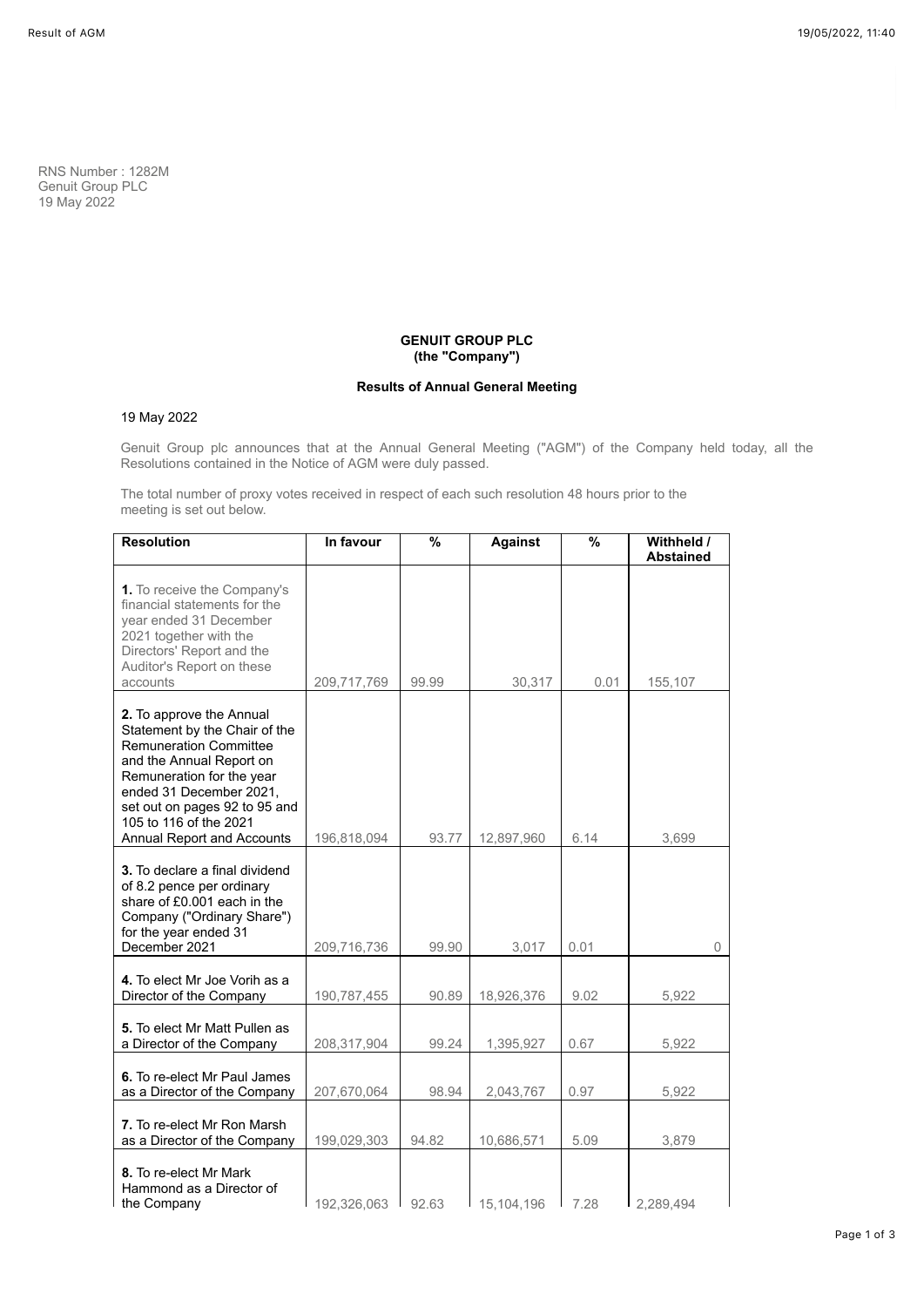| 9. To re-elect Mr Kevin Boyd<br>as a Director of the Company                                                                                                                                  | 203,544,854 | 96.97 | 6,166,325 | 2.94 | 8,574   |
|-----------------------------------------------------------------------------------------------------------------------------------------------------------------------------------------------|-------------|-------|-----------|------|---------|
| 10. To re-elect Ms Louise<br>Hardy as a Director of the<br>Company                                                                                                                            | 205,568,078 | 97.94 | 4,329,482 | 2.06 | 5.633   |
| 11. To re-elect Ms Lisa<br>Scenna as a Director of the<br>Company                                                                                                                             | 207,054,986 | 98.65 | 2,839,922 | 1.35 | 8,285   |
| 12. To re-elect Ms Louise<br>Brooke-Smith as a Director of<br>the Company                                                                                                                     | 207,027,686 | 98.63 | 2,867,222 | 1.37 | 8,285   |
| 13. To reappoint Ernst &<br>Young LLP as auditor of the<br>Company, to hold office until<br>the conclusion of the next<br>AGM of the Company                                                  | 209.893.282 | 99.99 | 5,517     | 0.01 | 4,394   |
| <b>14.</b> To authorise the Audit<br>Committee of the Company<br>to determine the auditor's<br>remuneration                                                                                   | 209,894,586 | 99.99 | 5,017     | 0.01 | 3,590   |
| <b>15.</b> To authorise the Directors<br>to allot shares in the<br>Company and convert any<br>security into shares in the<br>Company                                                          | 204,995,247 | 97.66 | 4,902,316 | 2.34 | 5,630   |
| 16. To authorise the Directors<br>to allot equity securities for<br>cash and disapply pre-<br>emption rights                                                                                  | 209,485,012 | 99.99 | 29,632    | 0.01 | 388,549 |
| 17. To authorise the Directors<br>to allot equity securities for<br>cash and disapply pre-<br>emption rights for the<br>purpose of financing an<br>acquisition or other capital<br>investment | 203,966,625 | 97.35 | 5,548,019 | 2.65 | 388,549 |
| 18. To authorise the<br>Company to make market<br>purchases of its ordinary<br>shares                                                                                                         | 208,586,491 | 99.47 | 1,110,314 | 0.53 | 206,388 |
| <b>19.</b> To authorise the Directors<br>to call a General Meeting of<br>the Company, other than an<br>AGM, on not less than 14<br>clear days' notice                                         | 205,282,674 | 97.80 | 4,436,790 | 2.11 | 289     |

### **Notes**

The total number of shares on the register at close of business on 17 May 2022, being those eligible to be voted on at the AGM, was 249,169,872. Shareholders are entitled to one vote per share.

In accordance with Listing Rule 9.6.2 copies of the resolutions (other than those relating to ordinary business) will be submitted to the FCA National Storage Mechanism and will shortly be available for inspection at <https://data.fca.org.uk/#/nsm/nationalstoragemechanism>.

These results can also be viewed on the Genuit Group plc website at [https://www.genuitgroup.com.](https://www.genuitgroup.com/)

# **For further enquiries, please contact:**

**Emma Versluys + 44 (0) 1138 315 315 Company Secretary**